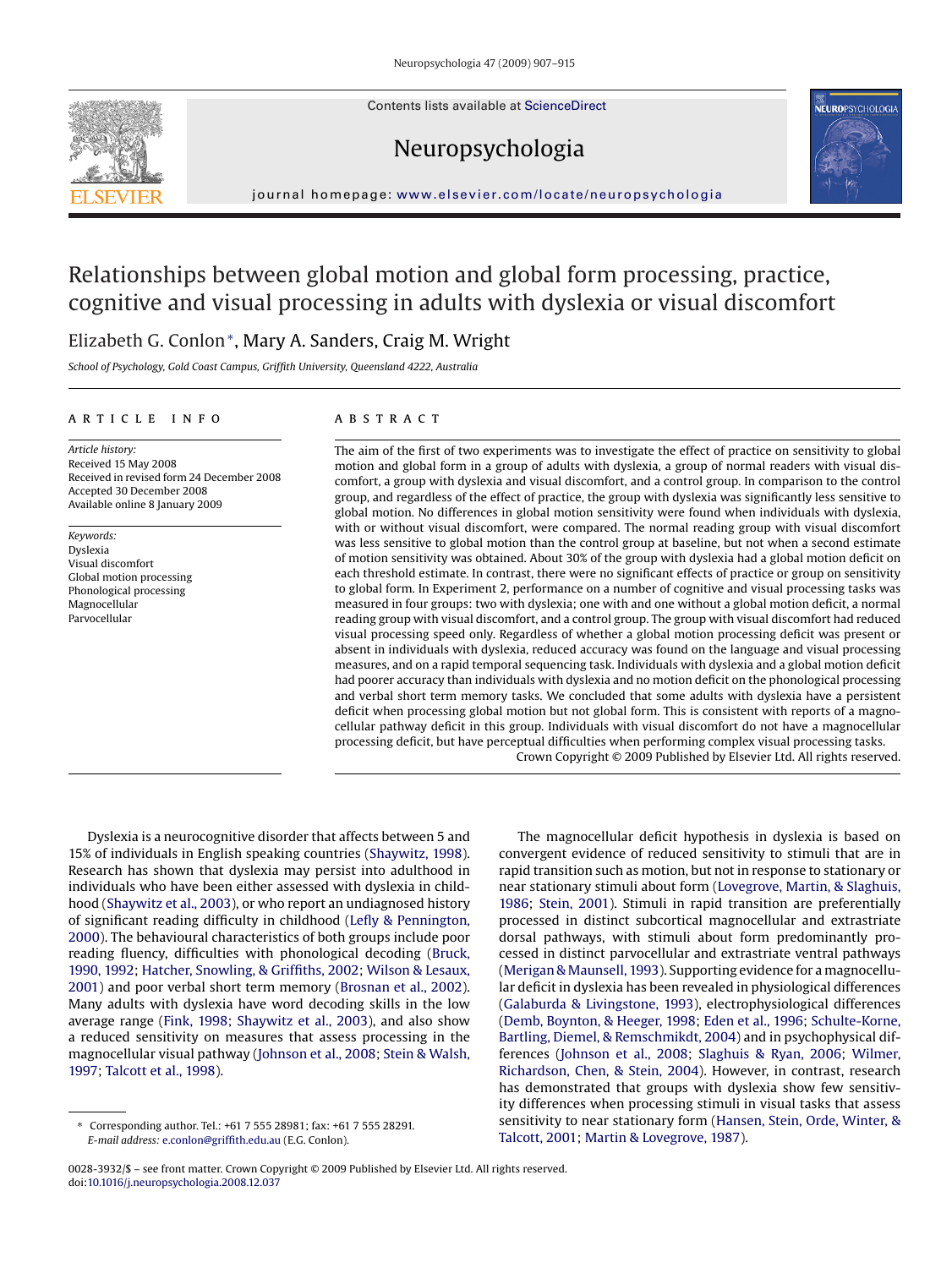A measure that is known to engage the magnocellular and dorsal pathways is sensitivity to global motion, which is generated using random dot kinematograms. A proportion of the stimuli in the random dot kinematogram contain a directional motion signal and the remainder are noise dots that contain no information concerning the global direction of motion. When generating a global representation of motion, observers must extract the visual motion signals from the global array of visual noise in the random dot kinematogram. These signals are then integrated to form a global motion percept [\(Newsome & Pare, 1988\).](#page--1-0) Many studies have demonstrated that groups with dyslexia have reduced sensitivity to global motion (e.g., [Conlon, Sanders, & Zapart, 2004;](#page--1-0) [Cornelissen, Richardson, Mason, Fowler, & Stein, 1995;](#page--1-0) [Hansen et](#page--1-0) [al., 2001;](#page--1-0) [Pellicano & Gibson, 2008;](#page--1-0) [Raymond & Sorenson, 1998;](#page--1-0) [Slaghuis & Ryan, 1999;](#page--1-0) [Solan, Shelley-Tremblay, Hansen, & Larson,](#page--1-0) [2007;](#page--1-0) [Talcott, Hansen, Assoku, & Stein, 2000;](#page--1-0) [Talcott et al., 1998;](#page--1-0) [Wilmer et al., 2004; Witton et al., 1998\).](#page--1-0) A smaller number of studies have found no such sensitivity differences [\(Edwards et al., 2004;](#page--1-0) [Hill & Raymond, 2002;](#page--1-0) [Huslander et al., 2004;](#page--1-0) [Knonblicher, Hutzler,](#page--1-0) [& Wimmer, 2002;](#page--1-0) [Reid, Szczerbinski, Iskierka-Kasperek, & Hansen,](#page--1-0) [2007;](#page--1-0) [White et al., 2006\).](#page--1-0)

The inconsistent findings in studies of global motion sensitivity have produced a controversy surrounding the magnocellular deficit hypothesis in dyslexia. The inconsistent findings may be partially explained by the sensitivity differences produced when different techniques and methods are used to measure global motion sensitivity ([Stein, 2003; Talcott et al., 2000\).](#page--1-0) For example, research has shown that groups with dyslexia have reduced sensitivity when the sample dot density of the random dot kinematogram is low  $($ <9.2 dots/deg<sup>2</sup>) (e.g., [Hansen et al., 2001; Talcott et al., 2000\)](#page--1-0) but not when it is high  $(>12.2 \text{ dots}/\text{deg}^2)$  [\(Edwards et al., 2004;](#page--1-0) [Hill](#page--1-0) [& Raymond, 2002;](#page--1-0) [Talcott et al., 2000\).](#page--1-0) In addition, practice has been shown to increase sensitivity in groups with dyslexia on complex motion processing tasks [\(Cornelissen et al., 1995; Lawton,](#page--1-0) [2007\).](#page--1-0) More generally, practice has been shown to produce greater processing efficiency and active attending when individuals perform complex psychophysical tasks ([Gold, Bennett, & Sekuler, 1999;](#page--1-0) [Watanabe et al., 2002; Zanker, 1999;](#page--1-0) [Zohary, Celebrini, Britten, &](#page--1-0) [Newsome, 1994\).](#page--1-0)

The heterogeneous behavioural characteristics of individuals with dyslexia may also have contributed to the inconsistent results obtained on measures of global motion processing. For example, there are anecdotal reports and research evidence that some individuals with dyslexia report that the wordsmove or disappear when reading [\(Kriss & Evans, 2005;](#page--1-0) [Stein & Walsh, 1997\).](#page--1-0) This disorder, referred to as Visual Discomfort<sup>1</sup> is characterised by perceptual and somatic difficulties induced with exposure to bright light and the repetitive patterns that are found on single spaced text pages ([Borsting, Chase, & Ridder, 2007;](#page--1-0) [Conlon, Lovegrove, Chekaluk, &](#page--1-0) [Pattison, 1999;](#page--1-0) [Wilkins, 1995; Wilkins et al., 1984\).](#page--1-0) Individuals with visual discomfort show poor reading fluency [\(Wilkins, 1995;](#page--1-0) [Wilkins & Nimmo-Smith, 1984\)](#page--1-0) and reduced efficiency on complex visual search tasks [\(Conlon & Humphreys, 2001\).](#page--1-0) In addition, while there is some evidence that individuals with visual discomfort also have reduced sensitivity to motion [\(Shepherd, 2001\)](#page--1-0) and spatial frequency ([Conlon, Lovegrove, Barker, & Chekaluk, 2001\),](#page--1-0) some studies have reported that these individuals do not differ from control groups on measures of contrast sensitivity or motion processing ([Evans, Busby, Jeanes, & Wilkins, 1995;](#page--1-0) [Simmer, Bex, Smith,](#page--1-0) [& Wilkins, 2001\).](#page--1-0)

Most research on dyslexia and on visual discomfort has uniquely considered each disorder. That is, research on dyslexia has often not considered the co-morbid presence of visual discomfort and vice versa. The inconsistent results found on measures of visual processing in each of these research areas may be explained by the co-morbid presence of both disorders in some individuals. Recent reports have suggested that individuals with dyslexia are more likely than other individuals to report symptoms of visual discomfort [\(Kriss & Evans, 2005;](#page--1-0) [Singleton & Trotter, 2005\).](#page--1-0) The main aim of the present research was to investigate the effect of practice on sensitivity to global motion and to global form in different adult groups. These included a group with dyslexia, a group of normal readers with visual discomfort, a group with dyslexia and visual discomfort, and a control group with neither dyslexia nor visual discomfort.

### **1. Experiment 1. Effects of practice on global form and global motion sensitivity**

We evaluated the influence of practice on sensitivity to global motion and global form in a group with dyslexia, a normal reading group with visual discomfort, a group with both dyslexia and visual discomfort, and a control group. If a magnocellular deficit is specific to the group with dyslexia, we expected that reduced sensitivity to global motion would be found in this group on a baseline measure of sensitivity and following practice. In comparison, no sensitivity differences were expected when measuring global form. The group of normal readers with visual discomfort was only expected to have poor sensitivity on the measures of global motion and global form at baseline. This is a consequence of the increased perceptual difficulties found previously for this group on complex visual processing measures. However, if the presence of both dyslexia and visual discomfort describes individuals with a magnocellular deficit, only the group with both disorders was expected to have persistently reduced sensitivity to global motion.

Deviance analysis has been used to determine the proportion of individuals with dyslexia who have a magnocellular deficit [\(Amitay,](#page--1-0) [Ben-Yehudah, Banai, & Ahissar, 2002;](#page--1-0) [Ramus et al., 2003; White](#page--1-0) [et al., 2006\).](#page--1-0) In previous studies, the range of normal sensitivity required to generate a deviance estimate has been derived from the distribution of sensitivity scores obtained from the relatively small control groups used in those studies. However, from a methodological perspective it has been proposed that the normal range of sensitivity can only be determined accurately by measuring sensitivity of large normative samples ([Jacobson & Truax, 1991\).](#page--1-0) Accordingly, in the present study the proportion of individuals in the dyslexia and visual discomfort groups with a global motion deficit was generated using both small and large control samples.

### **2. Method**

#### *2.1. Participants*

Volunteers were 87 adult university students with normal or corrected to normal visual acuity. There were 31 individuals with dyslexia alone and 4 who had both dyslexia and visual discomfort. There were 17 normal readers who had visual discomfort and 35 normal readers who had low visual discomfort (see [Table 1\).](#page--1-0) All individuals with dyslexia reported a history of reading difficulties and had standard scores of below 94 for word decoding on the Wide Range Reading Test (WRAT-3; [Wilkinson, 1993\).](#page--1-0) This test consists of 42 words of increasing difficulty and has internal consistencies of .90–.95 for the age groups tested. Individuals with dyslexia also had scores at least two standard deviations below the mean of the control group on non-word and exception word reading tests. The non-word and exception word tests each had 25 items that are matched for word length. The internal consistencies for the non-word and exception word tests are .77 and .84, respectively. Standardised ability scores of the group with dyslexia were at least 100. These scores were obtained using the Kaufman Dyad which consists of the Information (verbal) and

 $^{\rm 1}$  There have been various terms used to describe visual discomfort. These include visual stress, Meares-Irlen Syndrome, Irlen Syndrome, and scotopic sensitivity syndrome. This study has used the term visual discomfort to describe the collection of somatic, perceptual and functional difficulties experienced by individuals with this condition. It is measured using the Visual Discomfort Scale ([Conlon et al., 1999\),](#page--1-0) which has recently been further validated [\(Borsting et al., 2007\).](#page--1-0)